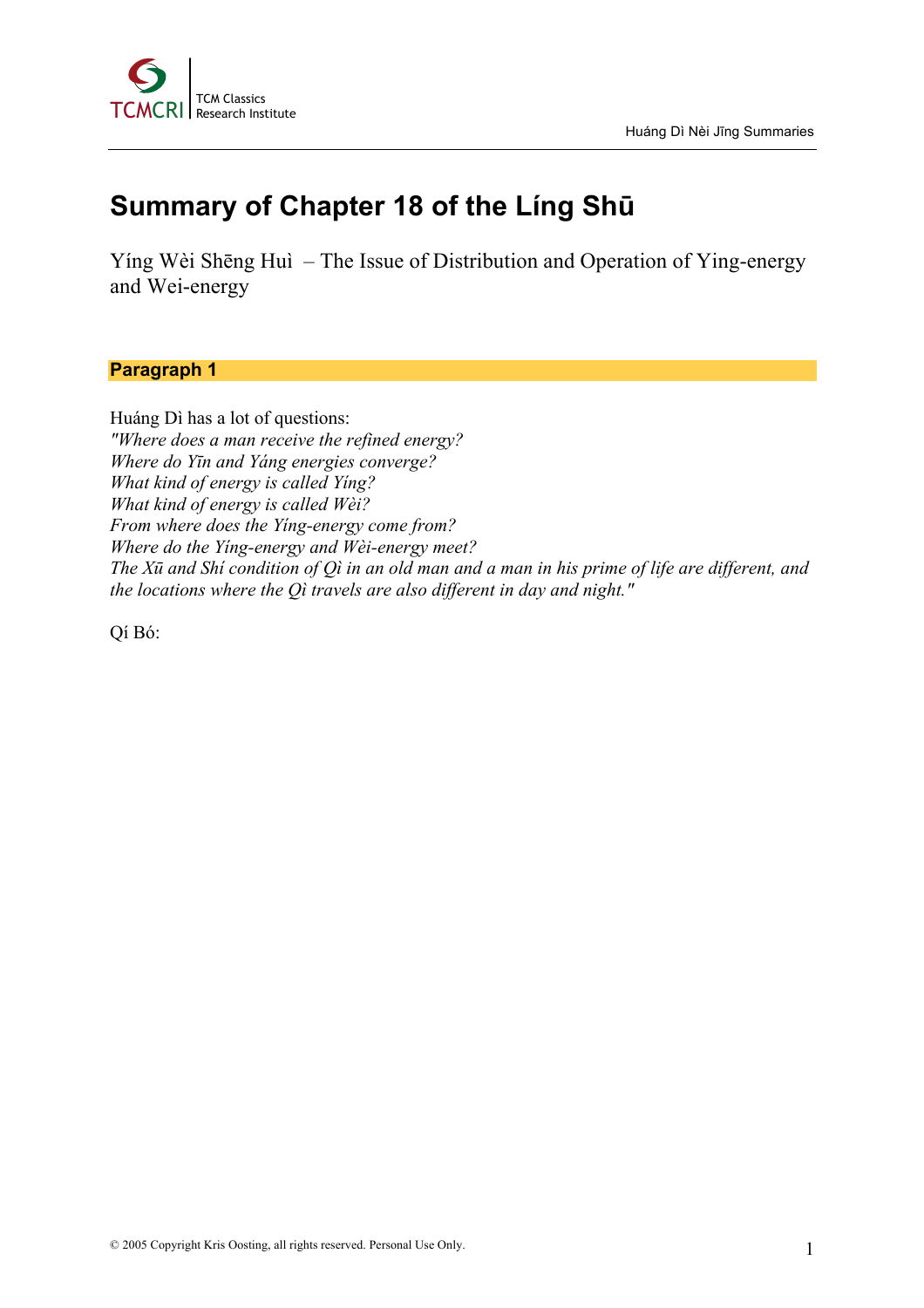

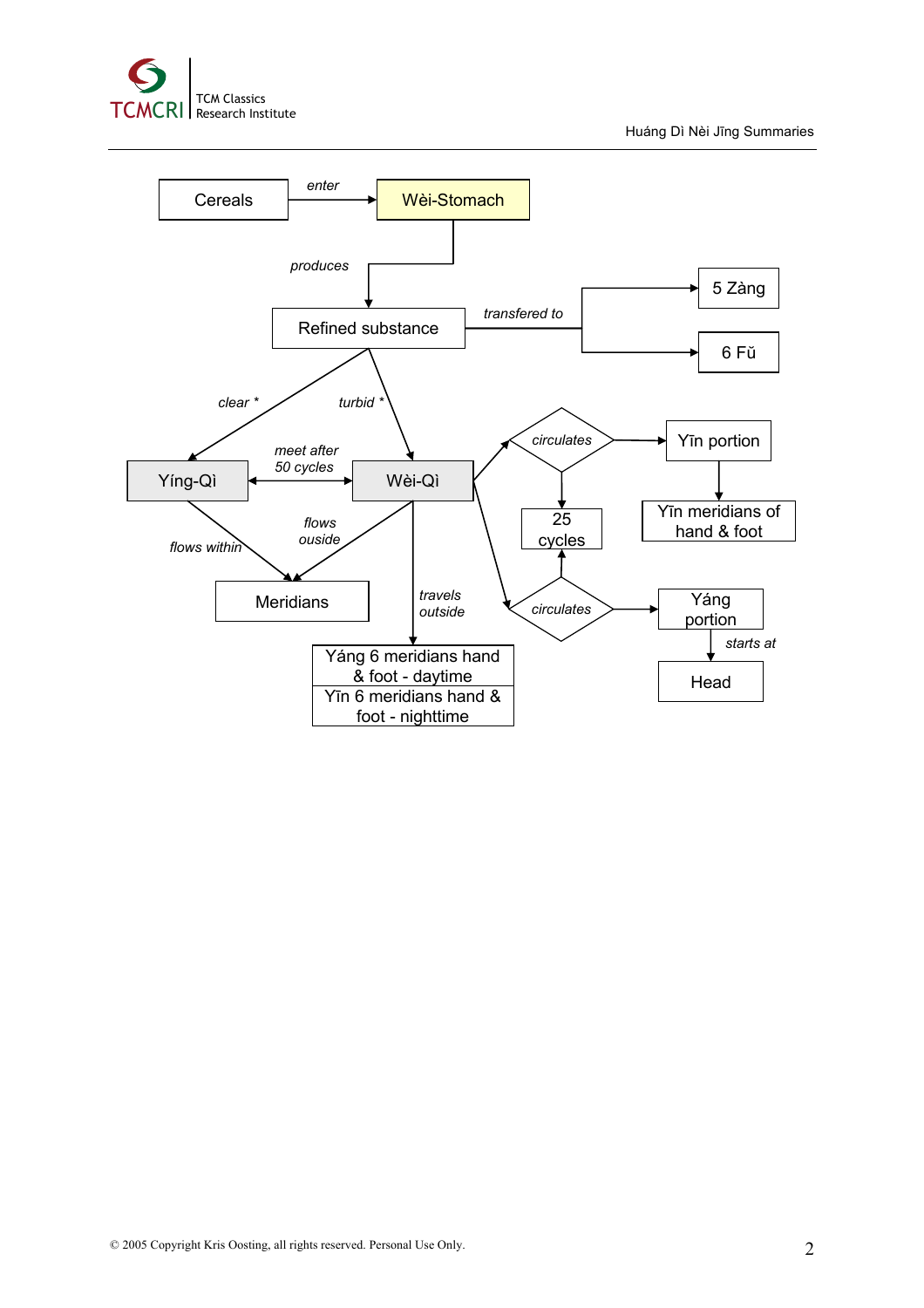



Yin Yang in yearly cycle Yin Yang in seasonal cycle

At Midnight: Yíng-Qì and Wèi-Qì converge. Both are at the position of Yīn at midnight, called the 'combination of Yīn'.

Note: \* "clear" and "turbid" refer to the nature and function of Qì. To refer to the tenderness and toughness (Yīn, Yáng resp.).

### **Paragraph 2**

Huáng Dì: *"An old man can hardly fall into sleep in night time and what Qì causes it?"*

Qì and Xuè are falling into decline. The Yíng-Qì is deficient and the Wèi-Qì is corrupted inside. Thus, his spirit is not easy in daytime and cannot sleep soundly in night-time.

Huáng Dì: *"A healthy man can hardly wake up when he falls into sleep in night time and what Qì causes it?"*

Qì and Xuè are abundant. The Yíng-Qì and the Wèi-Qì are normal. Thus, his spirit is easy in daytime and he sleeps soundly in night-time.

#### **Paragraph 3**

© 2005 Copyright Kris Oosting, all rights reserved. Personal Use Only. 3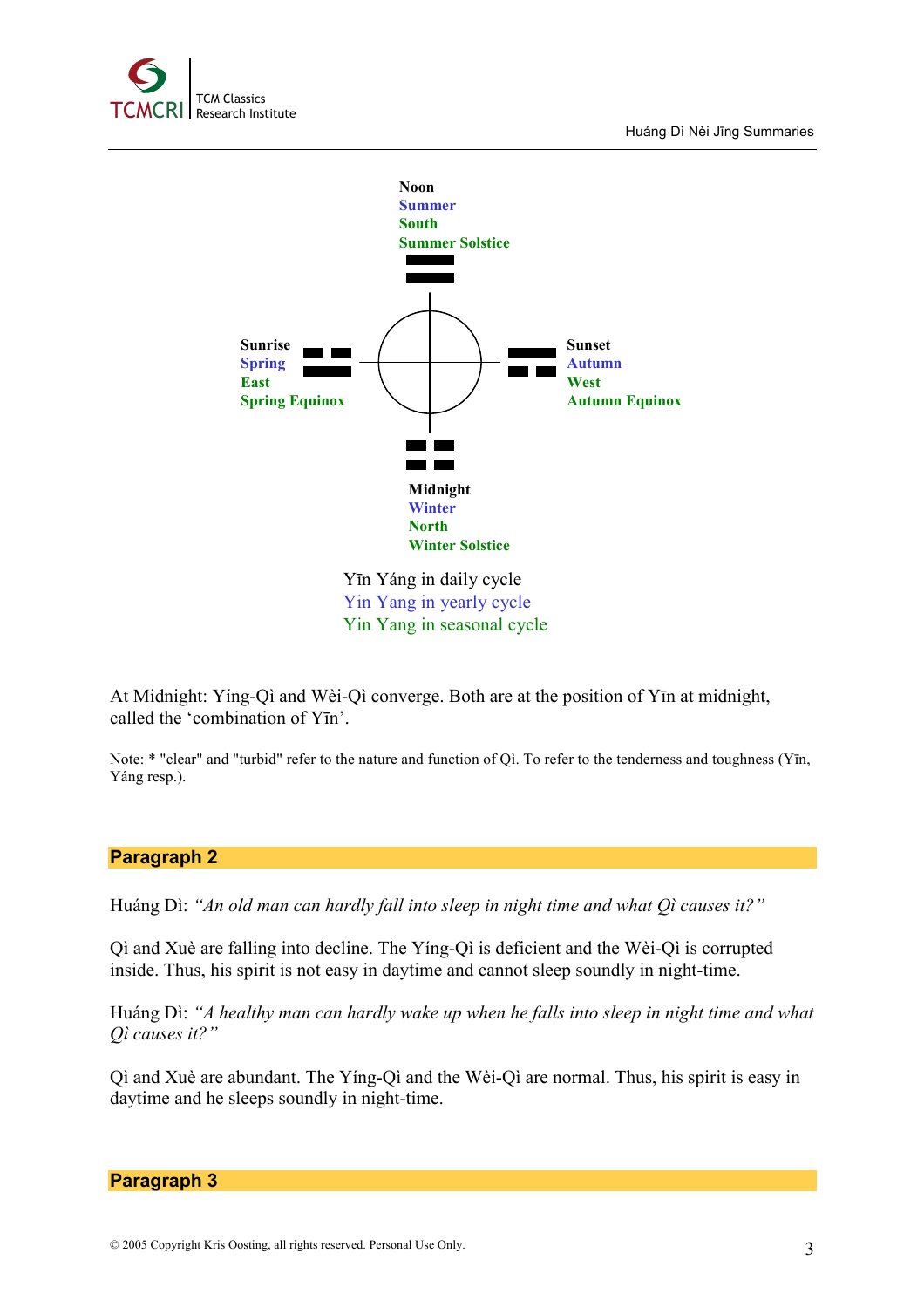

Huáng Dì: *"What are the conditions of the issues of Yíng-Qì and Wèi-Qì and their routes of operation?"*

Yíng-Qì is issued from Zhōng Jiāo (Middle Warmer). Wèi-Qì is issued from Shàng Jiāo (Upper Warmer).

Shàng Jiāo (Upper Warmer)-issue:



Note: \* Wu [2] writes in his English text "nose". However, the Chinese text uses word shé (舌) which means "tongue". Also other sources use the word "tongue".

Huáng Dì: *"When Rè-Heat in the body, one perspires as soon as the food and drink have entered into the stomach, and the Qì has not yet been transformed then; the sweat comes out of the face, back and lateral side of the body, but not along the locations of the operating route of the Wèi-Qì. Why?"*

Because invasion of Fēng-Wind evil from outside causes loosening of the striae, and when the fine hair and skin are steamed by Fēng-Rè (Wind-Heat),

the striae will open,

and Wèi-Qì will not run along its regular route, but passes the locations where the muscular striae are loose.

Wèi-Qì is valiant and slippery, therefore it passes through the locations where the striae are loose. This is called the 'leaking of Qì'.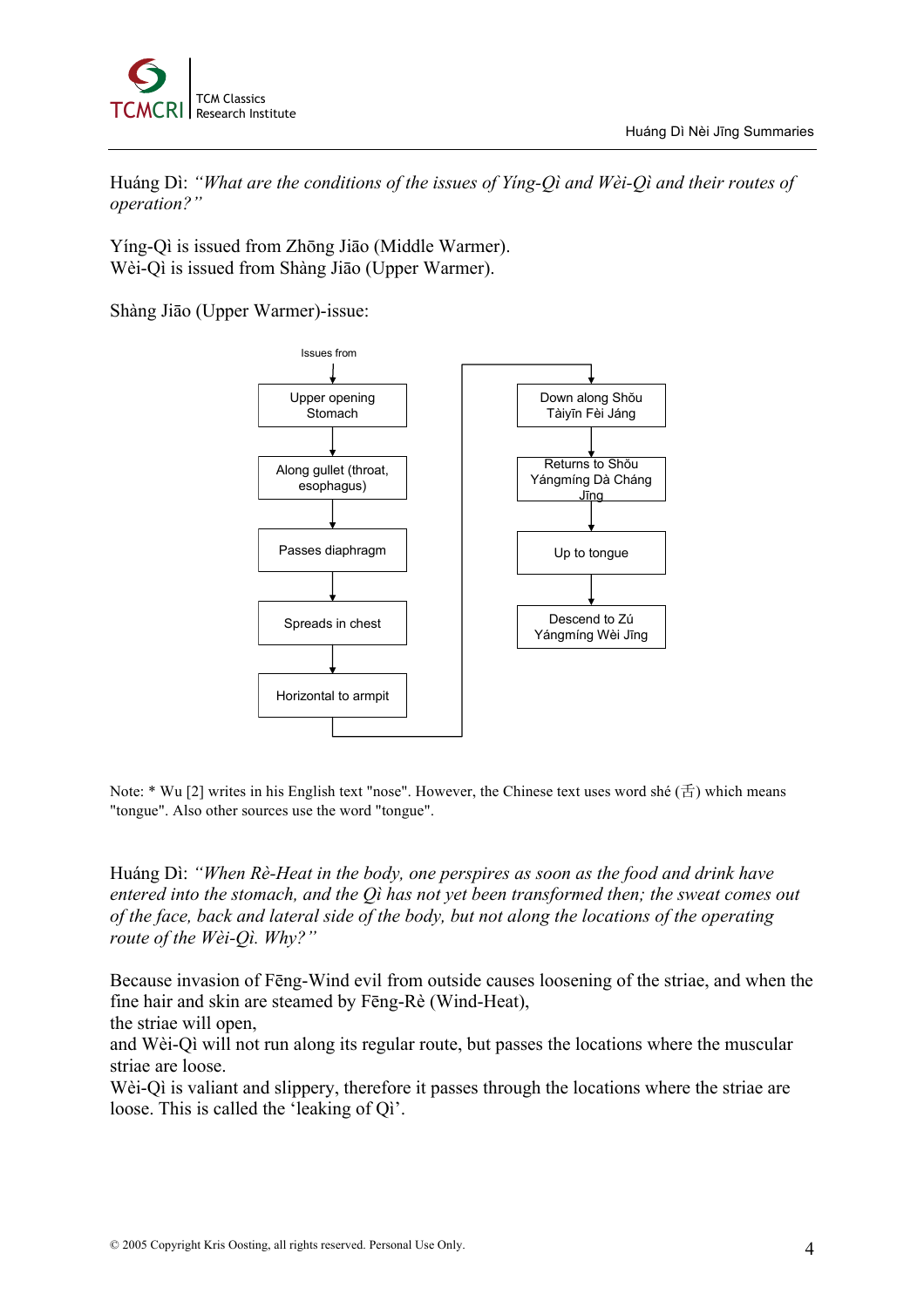



## **Paragraph 4**

Huáng Dì: *"I hope to hear more about the conditions of the Zhōng Jiāo (Middle Warmer) issue."*

Energy of Zhōng Jiāo:

- Issues from Wèi-Stomach and behind Shàng Jiāo.
- Transforms and produces the tastes of the five cereals.
- Strains away dross.
- Retains the J<sub>I</sub>n-Yè for sending upward to Fèi-Lung.
- Transformed into Xuè to nourish the whole body.

It can run within the tunnel of the channel and it is called Yìng-Qì (nourish).

Huáng Dì: *"Xuè and Qì are different in names, but they belong to the same category, why?"*

Wèi-Qì and Yíng-Qì are transformed from pure energy (Jīng-Qì 精气). Xuè is energy of the Spirit (Shén-Qì 神气). \*

Which is why Xuè and Qì have different names but belong to the same kind.

Note: \* Wu [2] is writing this in his Chinese text, but does not translate it in English. That is why the question of Huáng Dì and the answer he received from Qí Bó do not match.

## **Paragraph 5**

Huáng Dì: *"I hope to hear more about the conditions of the Xià Jiāo (Lower Warmer) issue."*



Huáng Dì: *"When wine drunken it also enters the stomach, but wine can be excreted through urination before the rice is digested. Why?"*

Wine is a liquid formed after the fermentation of cereals, its Qì is valiant and slippery. That is why it is excreted before the food.

Huáng Dì: *"So the saying goes: 'in the function of the Sān Jiāo, the Shàng Jiāo is like mist, the Zhōng Jiāo is like bubbles on water\* (macerate), and the Xià Jiāo is like the ditch/drain.'"*